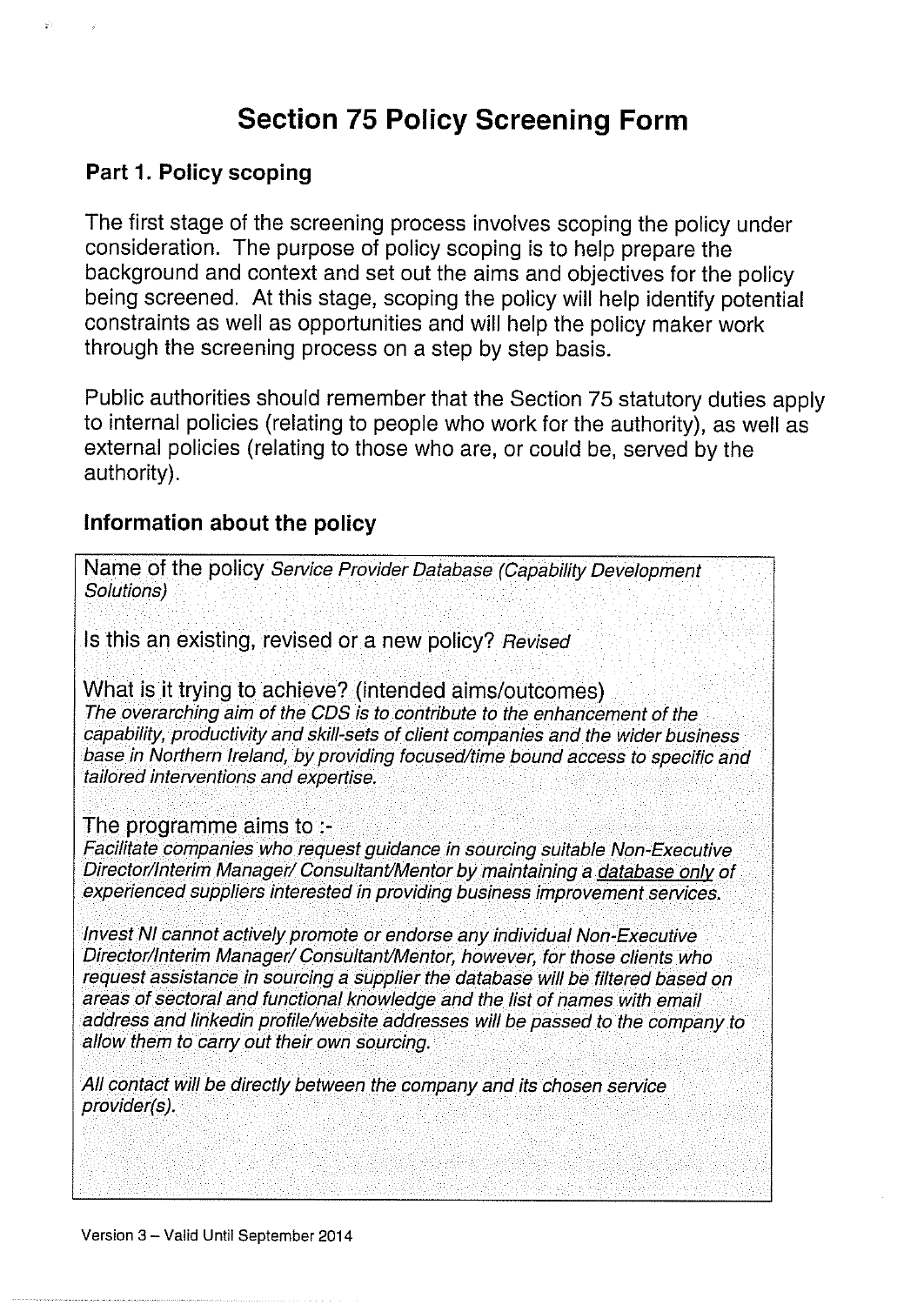Are there any Section <sup>75</sup> categories which might be expected to benefit from the intended policy? If so, explain how. No

Who initiated or wrote the policy? The guidelines for the scheme were prepare<sup>d</sup> by the Programme Manager on the basis of the independent Economic Appraisal undertaken by KPMG and approve<sup>d</sup> at Invest NI Board level.

Who owns and who implements the policy? Skills and Strategy

#### Implementation factors

Are there any factors which could contribute to/detract from the intended aim/outcome of the policy/decision? No

If yes, are they

legislative

financial

other, please specify

## Main stakeholders affected

Who are the internal and external stakeholders (actual or potential) that the policy will impact upon?



Version 2 – Valid Until September 2013 2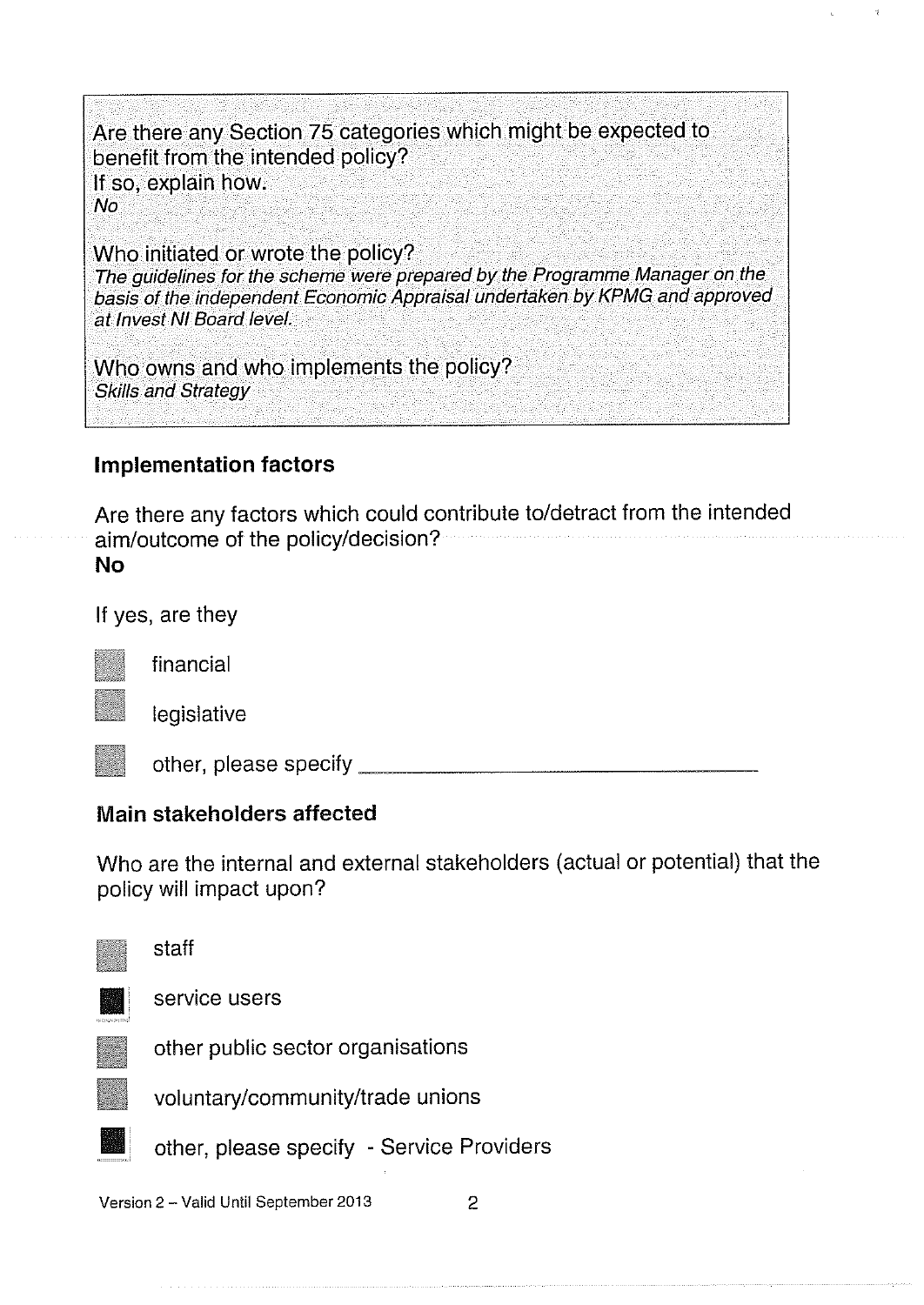# Other policies with a bearing on this policy

- what are they?
- 'who owns them?

#### Available evidence

 $\mathbf{r}^{(1)}$  .

 $\sim$   $\sim$ 

Evidence to help inform the screening process may take many forms. Public authorities should ensure that their screening decision is informed by relevant data.

What evidence/information (both qualitative and quantitative) have you gathered to inform this policy? Specify details for each of the Section 75 categories.

| <b>Section 75</b><br>category | Details of evidence/information                                                                                                                                                                                      |
|-------------------------------|----------------------------------------------------------------------------------------------------------------------------------------------------------------------------------------------------------------------|
|                               | Evidence taken from the Economic Appraisal for Capability<br>Development Solutions Programme undertaken by KPMG and<br>approved at Invest NI Board level. No adverse impact on Section<br>75 grounds has been found. |

#### Needs, experiences and priorities

Taking into account the information referred to above, what are the different needs, experiences and priorities of each of the following categories, in relation to the particular policy/decision? Specify details for each of the Section 75 categories

| <b>Section 75</b><br>category | <b>Details of needs/experiences/priorities</b>                 |
|-------------------------------|----------------------------------------------------------------|
| Religious<br>belief           | No specific needs identified in relation to this<br>programme. |
| Political                     | No specific needs identified in relation to this               |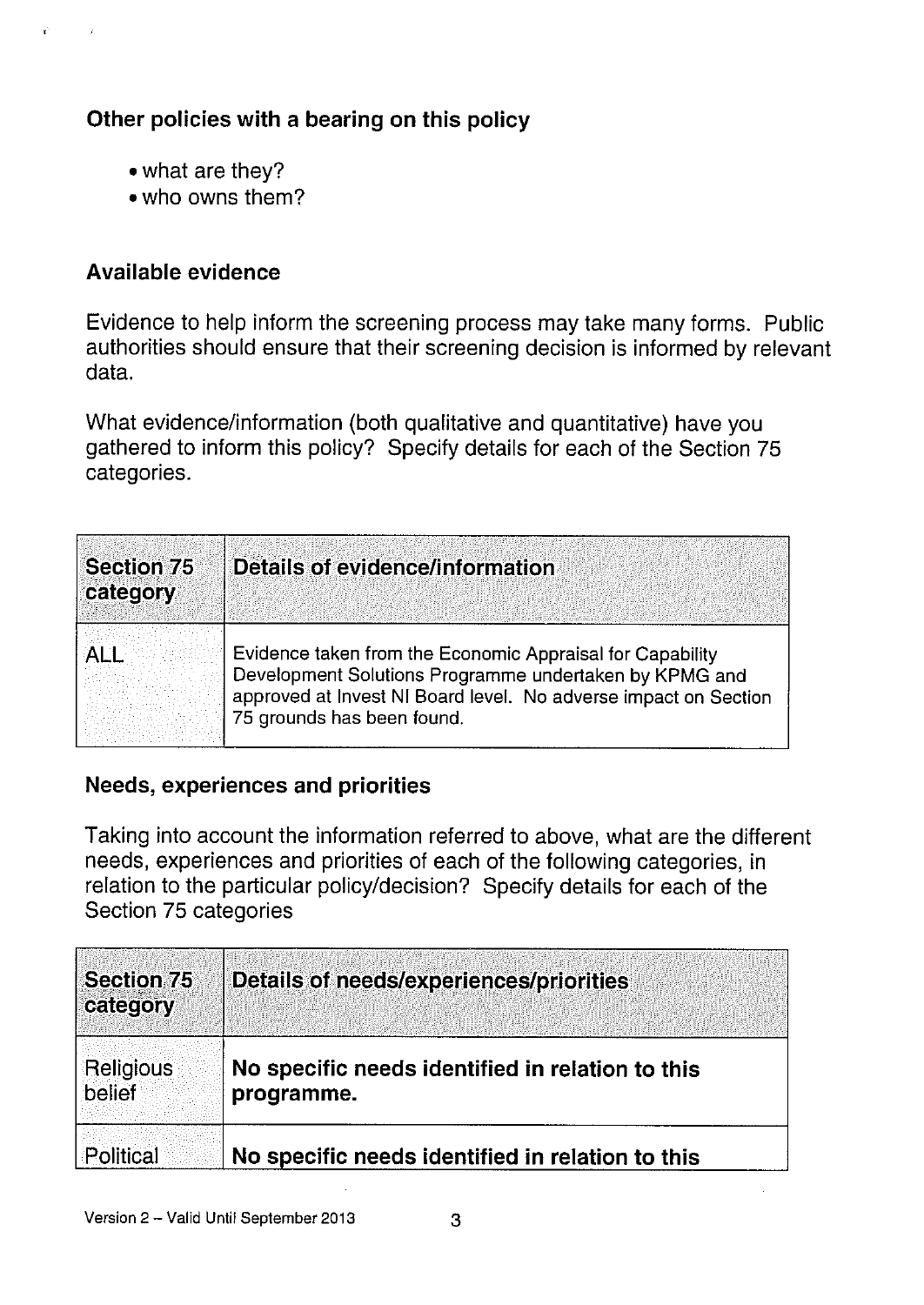| opinion                       | programme.                                                                                                                 |
|-------------------------------|----------------------------------------------------------------------------------------------------------------------------|
| Racial group                  | No specific needs identified in relation to this<br>programme.                                                             |
| Age                           | No specific needs identified in relation to this<br>programme.                                                             |
| Marital status                | No specific needs identified in relation to this<br>programme.                                                             |
| Sexual<br>orientation         | No specific needs identified in relation to this<br>programme.                                                             |
| Men and<br>women<br>generally | No specific needs identified in relation to this<br>programme.                                                             |
| <b>Disability</b>             | Information in alternative formats is available and<br>reasonable adjustments considered for those<br>availing of support. |
| Dependants                    | No specific needs identified in relation to this<br>programme.                                                             |

## Part 2. Screening questions

## Introduction

In making a decision as to whether or not there is a need to carry out an equality impact assessment, the public authority should consider its answers to the questions 1-4 which are given on pages 66-68 of this Guide.

If the public authority's conclusion is none in respect of all of the Section 75 equality of opportunity and/or good relations categories, then the public authority may decide to screen the policy out. If a policy is 'screened out' as having no relevance to equality of opportunity or good relations, a public authority should give details of the reasons for the decision taken.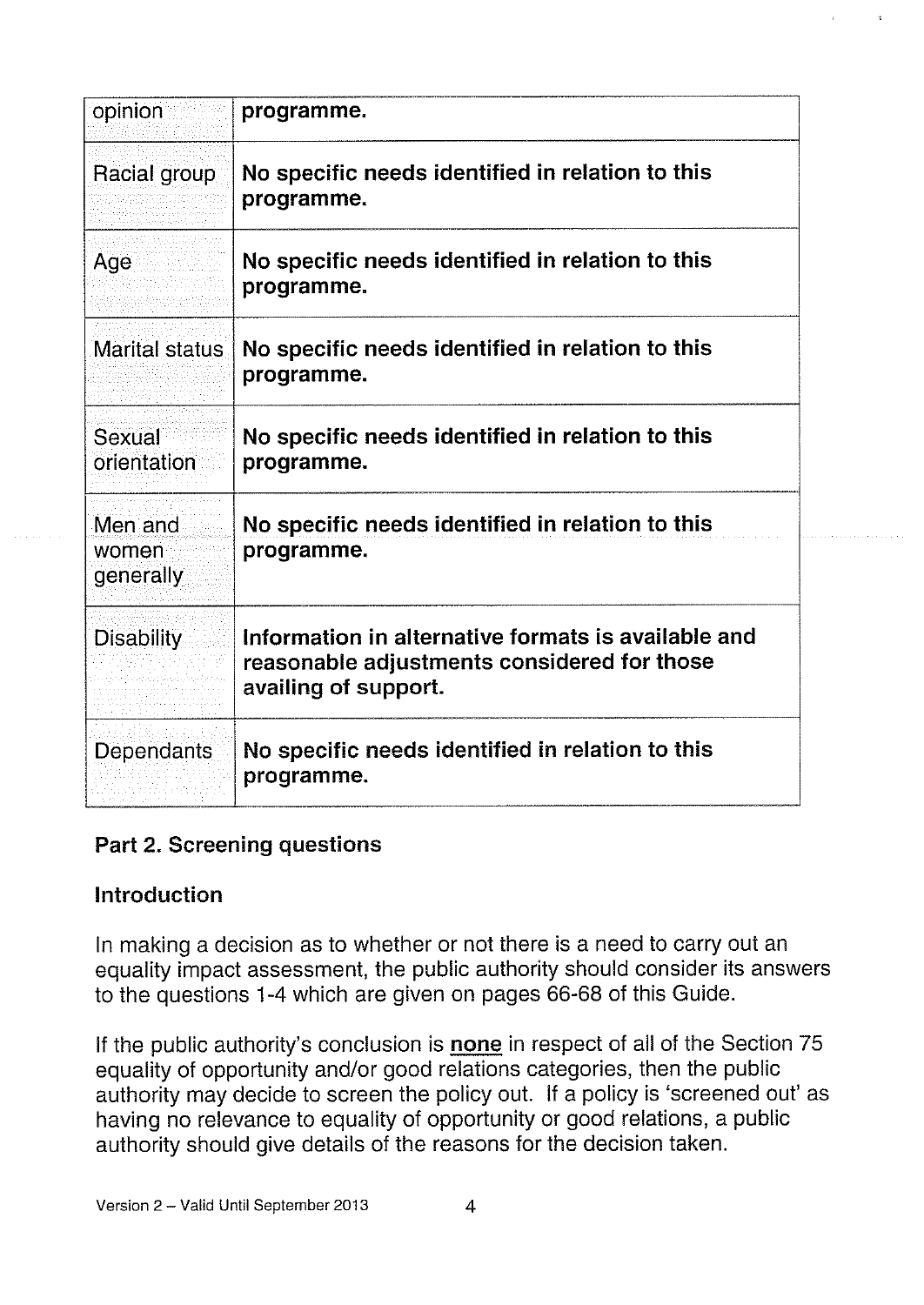If the public authority's conclusion is **major** in respect of one or more of the Section 75 equality of opportunity and/or good relations categories, then consideration should be given to subjecting the policy to the equality impact assessment procedure.

If the public authority's conclusion is minor in respect of one or more of the Section 75 equality categories and/or good relations categories, then consideration should still be given to proceeding with an equality impact assessment, or to:

- measures to mitigate the adverse impact; or
- the introduction of an alternative policy to better promote equality of opportunity and/or good relations.

## In favour of a 'major' impact

 $\epsilon$  .

 $\sim$   $\sim$ 

- a) The policy is significant in terms of its strategic importance;
- b) Potential equality impacts are unknown, because, for example, there is insufficient data upon which to make an assessment or because they are complex, and it would be appropriate to conduct an equality impact assessment in order to better assess them;
- c) Potential equality and/or good relations impacts are likely to be adverse or are likely to be experienced disproportionately by groups of people including those who are marginalised or disadvantaged;
- d) Further assessment offers a valuable way to examine the evidence and develop recommendations in respect of a policy about which there are concerns amongst affected individuals and representative groups, for example in respect of multiple identities;
- e) The policy is likely to be challenged by way of judicial review;
- f) The policy is significant in terms of expenditure.

## In favour of 'minor' impact

- a) The policy is not unlawfully discriminatory and any residual potential impacts on people are judged to be negligible;
- b) The policy, or certain proposals within it, are potentially unlawfully discriminatory, but this possibility can readily and easily be eliminated by making appropriate changes to the policy or by adopting appropriate mitigating measures;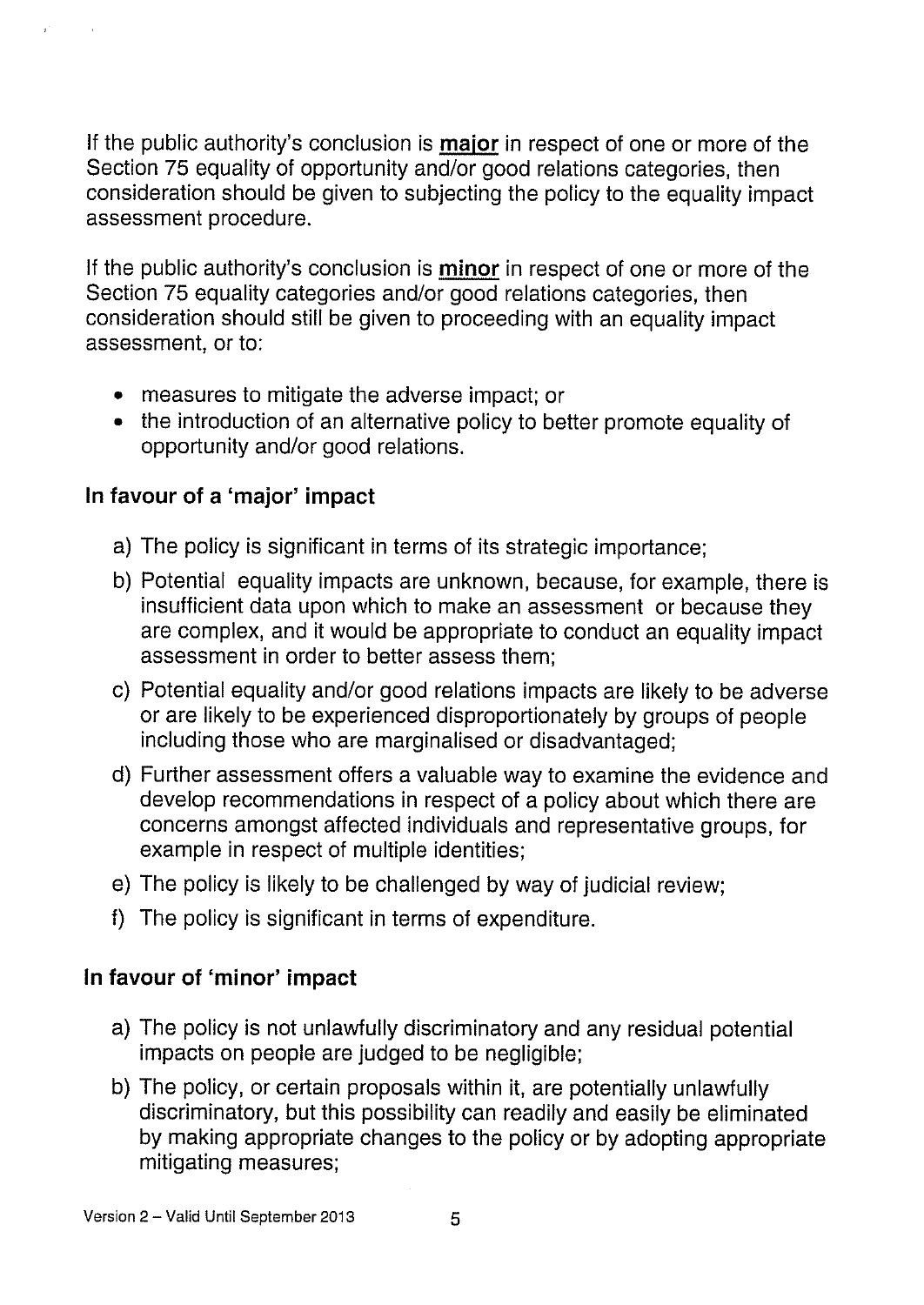- c) Any asymmetrical equality impacts caused by the policy are intentional because they are specifically designed to promote equality of opportunity for particular groups of disadvantaged people;
- d) By amending the policy there are better opportunities to better promote equality of opportunity and/or good relations.

#### In favour of none

- a) The policy has no relevance to equality of opportunity or good relations.
- b) The policy is purely technical in nature and will have no bearing in terms of its likely impact on equality of opportunity or good relations for people within the equality and good relations categories.

Taking into account the evidence presented above, consider and comment on the likely impact on equality of opportunity and good relations for those affected by this policy, in any way, for each of the equality and good relations categories, by applying the screening questions given overleaf and indicate the level of impact on the group i.e. minor, major or none.

#### Screening questions

| minor/major/none       | 1 What is the likely impact on equality of opportunity for those affected<br>by this policy, for each of the Section 75 equality categories? |                                                                                       |
|------------------------|----------------------------------------------------------------------------------------------------------------------------------------------|---------------------------------------------------------------------------------------|
| Section 75<br>category | Details of policy impact                                                                                                                     | Level of impact?<br>minor/major/none                                                  |
| ALL                    |                                                                                                                                              | <b>None</b>                                                                           |
|                        | 2 Are there opportunities to better promote equality of opportunity for<br>people within the Section 75 equalities categories?               |                                                                                       |
| Section 75<br>category | If Yes, provide details                                                                                                                      | If No, provide reasons                                                                |
| Religious<br>belief    |                                                                                                                                              | This programme is aimed at<br>providing business support<br>and therefore there is no |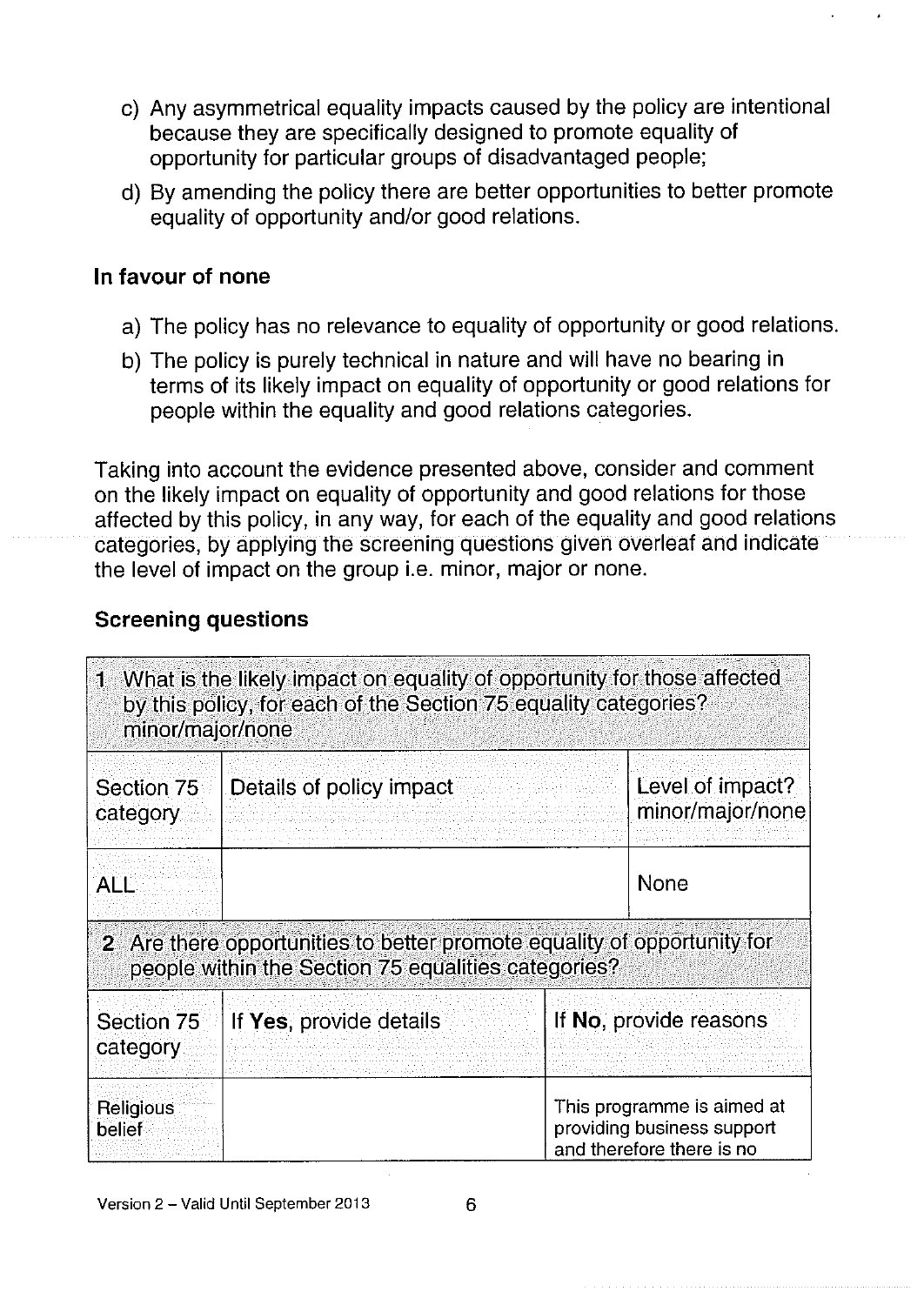|                       | opportunity to promote<br>equality of opportunity. All<br>individuals meeting the<br>criteria are invited to register.                                                                                          |
|-----------------------|-----------------------------------------------------------------------------------------------------------------------------------------------------------------------------------------------------------------|
| Political<br>opinion  | This programme is aimed at<br>providing business support<br>and therefore there is no<br>opportunity to promote<br>equality of opportunity. All<br>individuals meeting the<br>criteria are invited to register. |
| Racial group          | This programme is aimed at<br>providing business support<br>and therefore there is no<br>opportunity to promote<br>equality of opportunity. All<br>individuals meeting the<br>criteria are invited to register. |
| Age                   | This programme is aimed at<br>providing business support<br>and therefore there is no<br>opportunity to promote<br>equality of opportunity. All<br>individuals meeting the<br>criteria are invited to register. |
| <b>Marital status</b> | This programme is aimed at<br>providing business support<br>and therefore there is no<br>opportunity to promote<br>equality of opportunity. All<br>individuals meeting the<br>criteria are invited to register. |
| Sexual<br>orientation | This programme is aimed at<br>providing business support<br>and therefore there is no<br>opportunity to promote<br>equality of opportunity. All<br>individuals meeting the<br>criteria are invited to register. |

 $\mathbf{s}^{(i)}$ 

 $\sim$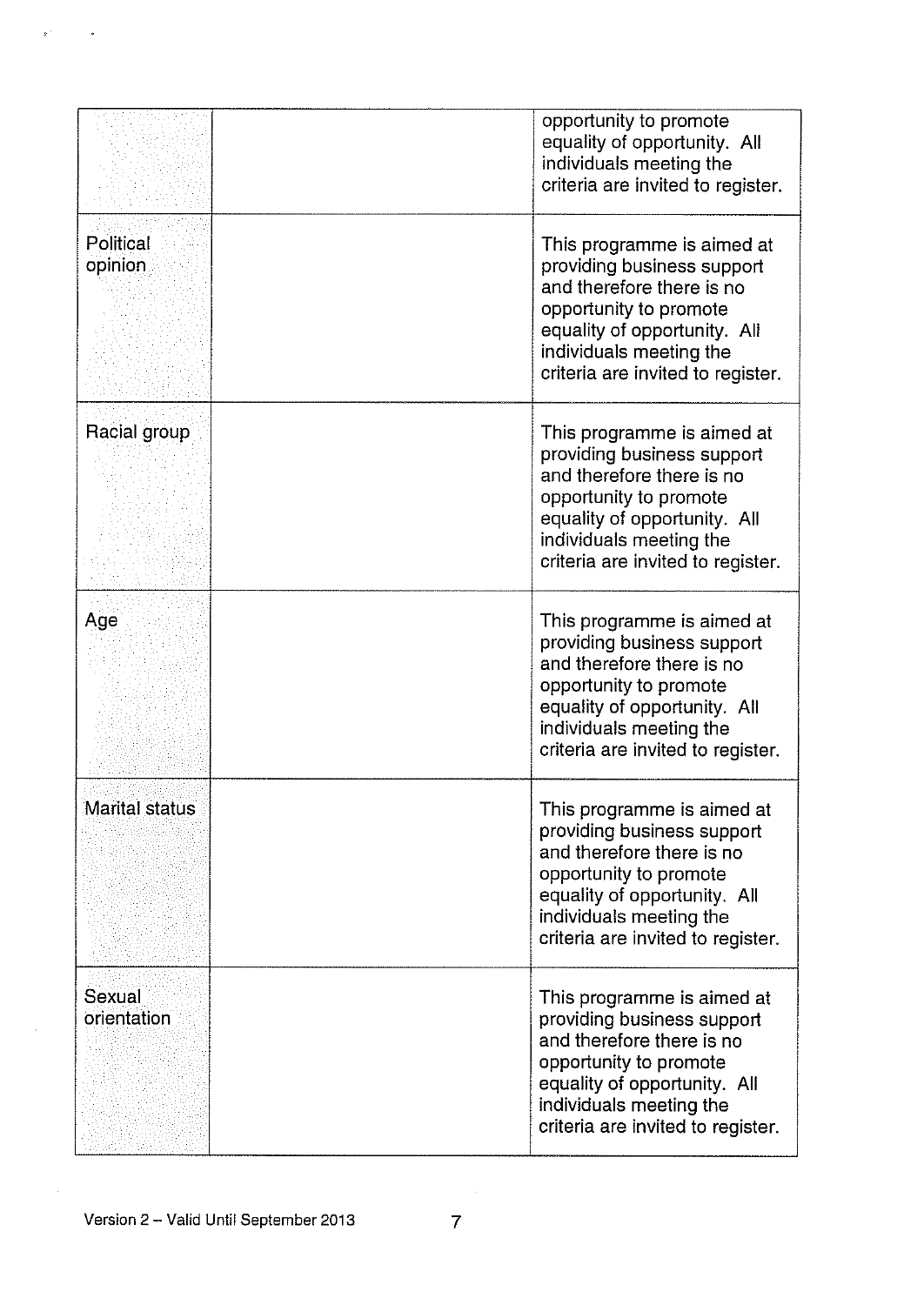| Men and<br>women<br>generally |                                                                                                                                                                                                                                                                                | This programme is aimed at<br>providing business support<br>and therefore there is no<br>opportunity to promote<br>equality of opportunity. All<br>individuals meeting the<br>criteria are invited to register. |
|-------------------------------|--------------------------------------------------------------------------------------------------------------------------------------------------------------------------------------------------------------------------------------------------------------------------------|-----------------------------------------------------------------------------------------------------------------------------------------------------------------------------------------------------------------|
| <b>Disability</b>             | This programme is aimed at<br>providing business support and<br>therefore there is no opportunity to<br>promote equality of opportunity.<br>However the information about the<br>database has been promoted to<br><b>Employers for Disability NI and</b><br>Disability action. |                                                                                                                                                                                                                 |
| Dependants                    |                                                                                                                                                                                                                                                                                | This programme is aimed at<br>providing business support<br>and therefore there is no<br>opportunity to promote<br>equality of opportunity. All<br>individuals meeting the<br>criteria are invited to register. |

 $\mathcal{L}^{\text{max}}$ 

 $\Delta$ 

| 3 To what extent is the policy likely to impact on good relations between<br>people of different religious belief, political opinion or racial group?<br>minor/major/none |                          |                                     |
|---------------------------------------------------------------------------------------------------------------------------------------------------------------------------|--------------------------|-------------------------------------|
| Good<br><i>relations</i><br>category                                                                                                                                      | Details of policy impact | Level of impact<br>minor/major/none |
| Religious<br>belief                                                                                                                                                       |                          | <b>None</b>                         |
| <b>Political</b><br>opinion                                                                                                                                               |                          | <b>None</b>                         |
| Racial                                                                                                                                                                    |                          | None                                |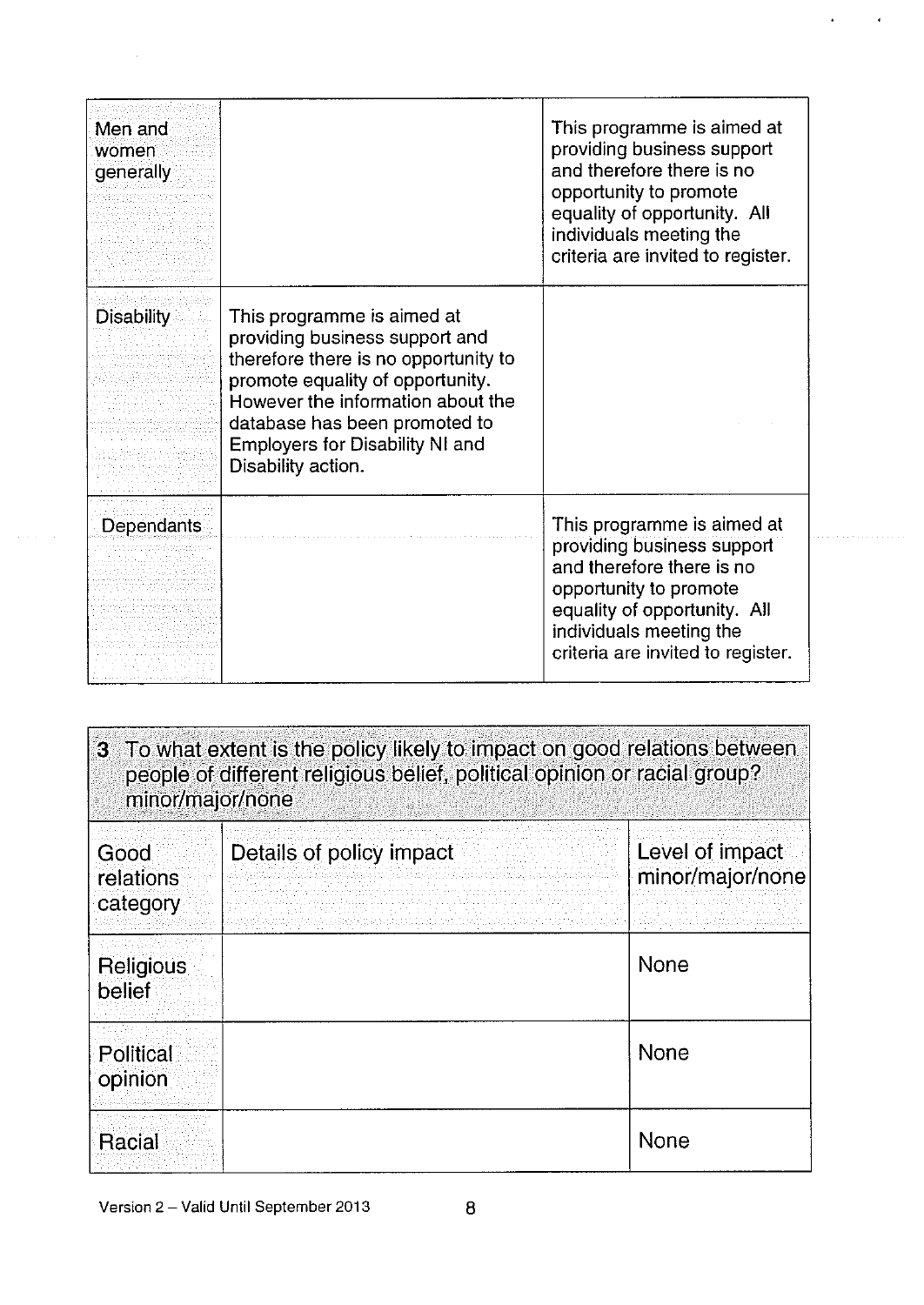|                   | .                                  | --------- |
|-------------------|------------------------------------|-----------|
| <b>CONTRACTOR</b> |                                    |           |
|                   |                                    |           |
|                   |                                    |           |
|                   |                                    |           |
|                   | _____________________<br>--------- |           |

| 4 Are there opportunities to better promote good relations between<br>people of different religious belief, political opinion or racial group? |                         |                                                                                                                                           |
|------------------------------------------------------------------------------------------------------------------------------------------------|-------------------------|-------------------------------------------------------------------------------------------------------------------------------------------|
| Good<br>relations<br>category                                                                                                                  | If Yes, provide details | If No, provide reasons                                                                                                                    |
| Religious<br>belief                                                                                                                            |                         | This programme is aimed at<br>providing business support<br>and therefore there is no<br>opportunity to better promote<br>good relations. |
| Political<br>opinion                                                                                                                           |                         | This programme is aimed at<br>providing business support<br>and therefore there is no<br>opportunity to better promote<br>good relations. |
| Racial group                                                                                                                                   |                         | This programme is aimed at<br>providing business support<br>and therefore there is no<br>opportunity to better promote<br>good relations. |

 $\dot{\nu}$ 

 $\ddot{\phantom{1}}$ 

 $\mathcal{A}^{\mathcal{A}}$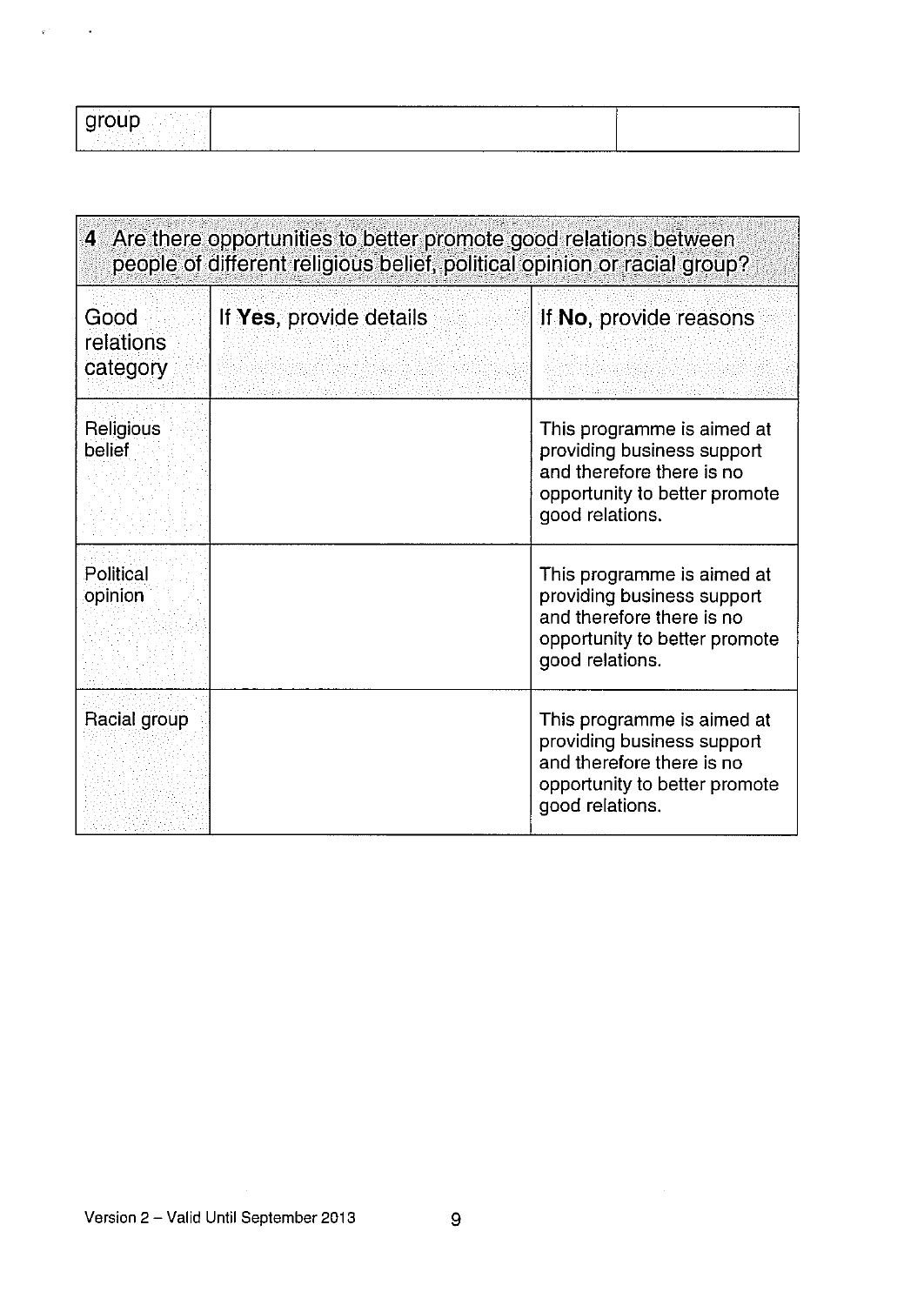# Additional considerations

# Multiple identity

Generally speaking, people can fall into more than one Section 75 category. Taking this into consideration, are there any potential impacts of the policy/decision on people with multiple identities? (For example; disabled minority ethnic people; disabled women; young Protestant men; and young lesbians, gay and bisexual people).

Provide details of data on the impact of the policy on people with multiple identities. Specify relevant Section 75 categories concerned.

None

## Part 3. Screening decision

If the decision is not to conduct an equality impact assessment, please provide details of the reasons.

This scheme is not felt to require mitigation at this time, however, we will continue to monitor the programme.

If the decision is not to conduct an equality impact assessment the public authority should consider if the policy should be mitigated or an alternative policy be introduced.

This scheme is not felt to require mitigation at this time, however, we will continue to monitor the programme.

If the decision is to subject the policy to an equality impact assessment, please provide details of the reasons.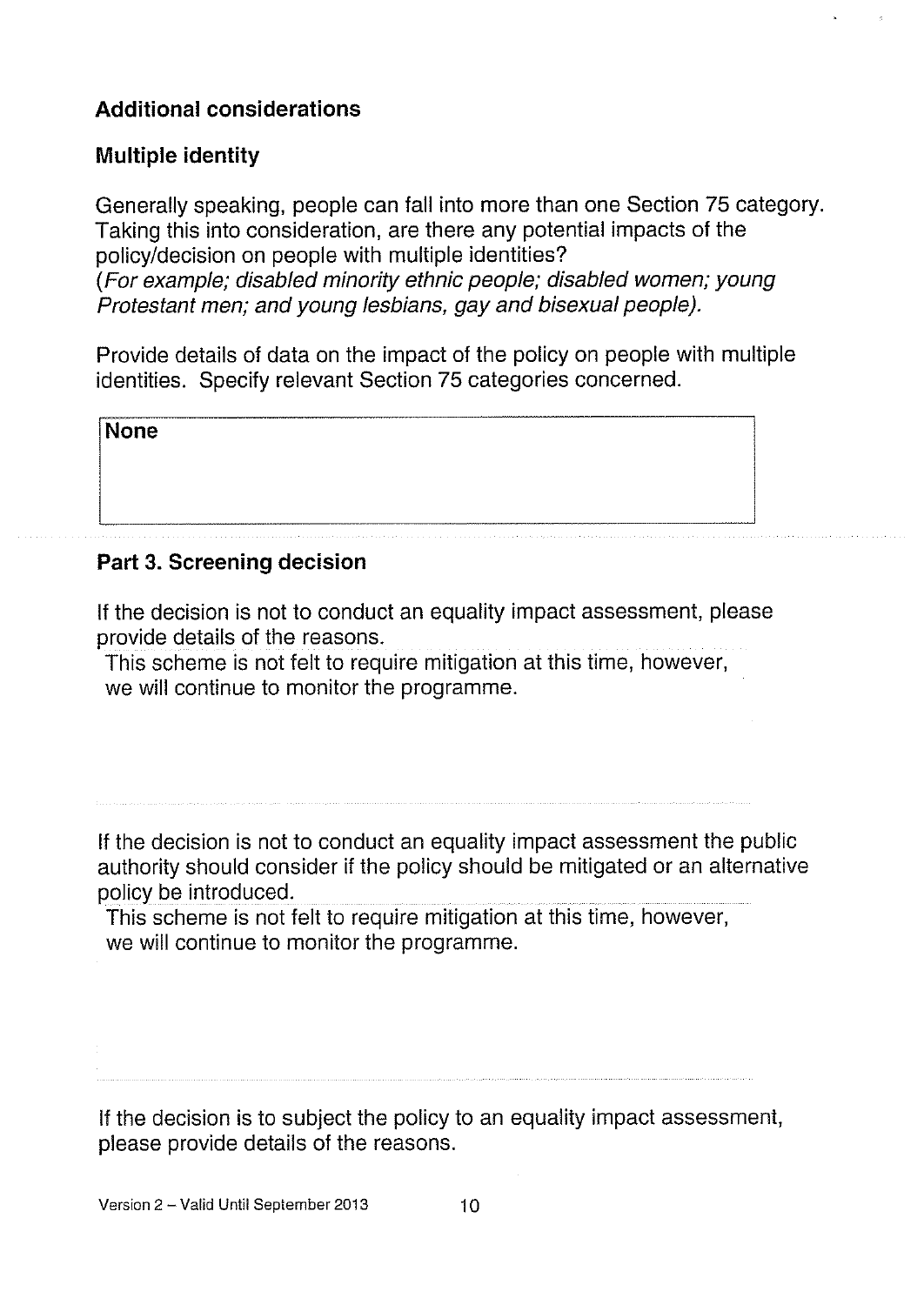N/A

All public authorities' equality schemes must state the authority's arrangements for assessing and consulting on the likely impact of policies adopted or proposed to be adopted by the authority on the promotion of equality of opportunity. The Commission recommends screening and equality impact assessment as the tools to be utilised for such assessments. Further advice on equality impact assessment may be found in a separate Commission publication: Practical Guidance on Equality Impact Assessment.

#### Mitigation

When the public authority concludes that the likely impact is 'minor' and an equality impact assessment is not to be conducted, the public authority may consider mitigation to lessen the severity of any equality impact, or the introduction of an alternative policy to better promote equality of opportunity or good relations.

Can the policy/decision be amended or changed or an alternative policy introduced to better promote equality of opportunity and/or good relations?

If so, give the **reasons** to support your decision, together with the proposed changes/amendments or alternative policy.

N/A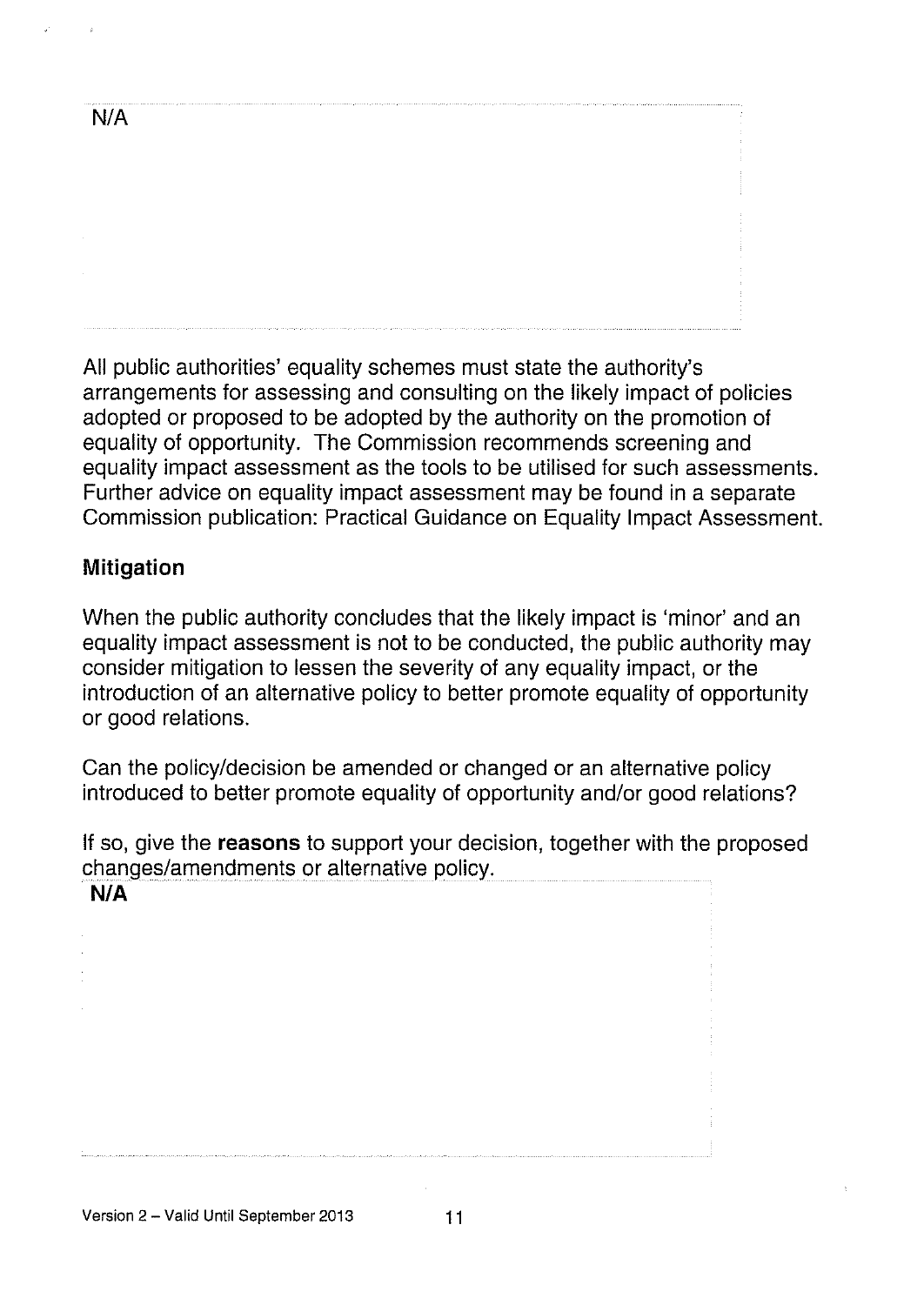# Timetabling and prioritising

Factors to be considered in timetabling and prioritising policies for equality impact assessment.

If the policy has been 'screened in' for equality impact assessment, then please answer the following questions to determine its priority for timetabling the equality impact assessment.

On a scale of 1-3, with <sup>1</sup> being the lowest priority and 3 being the highest, assess the policy in terms of its priority for equality impact assessment.

| <b>Priority criterion</b>                            | Rating<br>$(1-3)$ |
|------------------------------------------------------|-------------------|
| Effect on equality of opportunity and good relations | N/A               |
| Social need                                          | <b>N/A</b>        |
| Effect on people's daily lives                       | N/A               |
| Relevance to a public authority's functions          | N/A               |

Note: The Total Rating Score should be used to prioritise the policy in rank order with other policies screened in for equality impact assessment. This list of priorities will assist the public authority in timetabling. Details of the Public Authority's Equality Impact Assessment Timetable should be included in the quarterly Screening Report.

Is the policy affected by timetables established by other relevant public authorities?

If yes, please provide details

| $\overline{\mathsf{N/A}}$ |  |   |  |
|---------------------------|--|---|--|
|                           |  |   |  |
|                           |  |   |  |
|                           |  | . |  |